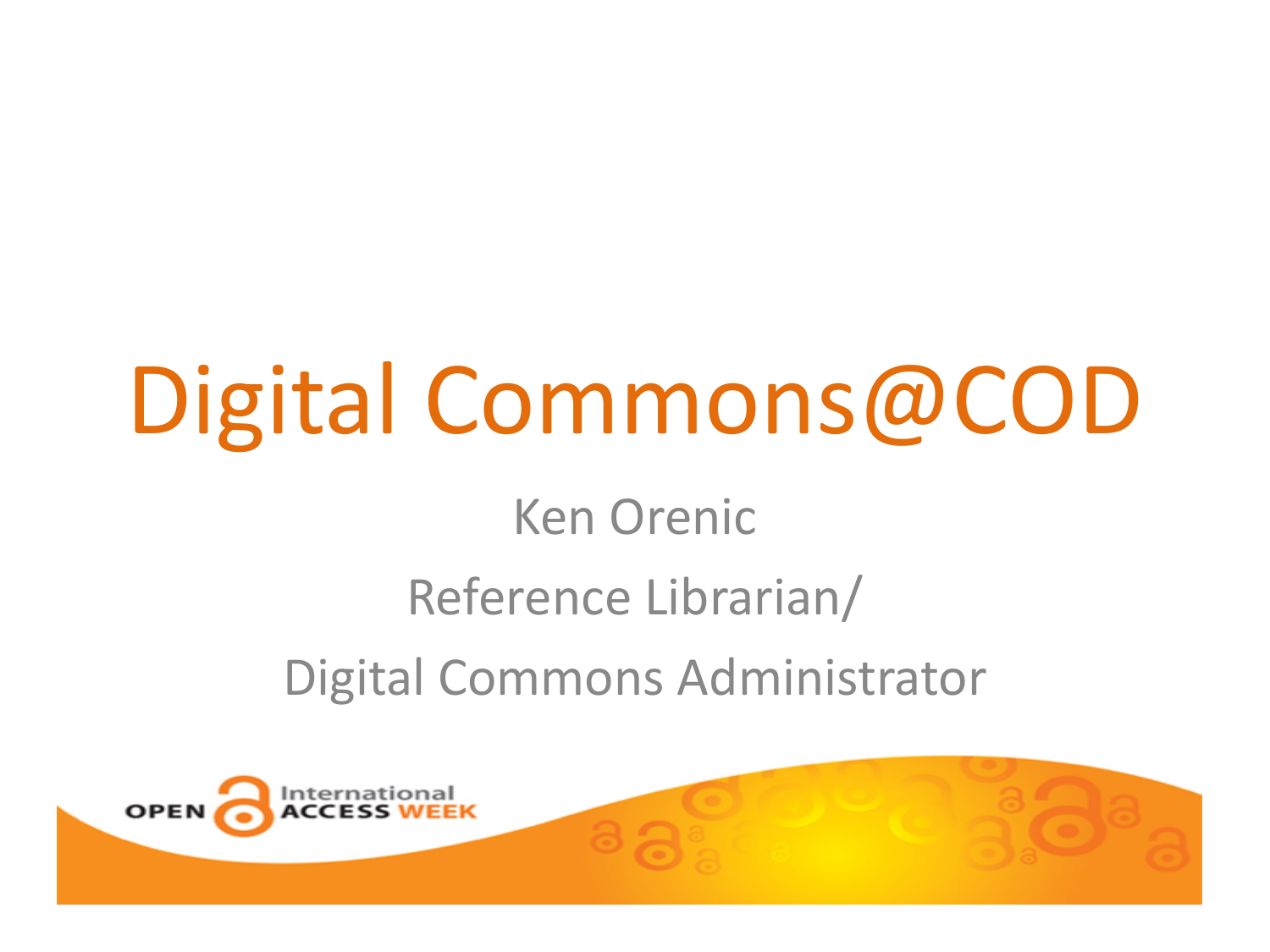### We'll discuss:

- What is an IR?
- Why Contribute?
- DC@COD an overview
- How to Contribute

**OPEN** 

• Retaining Your Rights: Author's Rights and Publishers' Agreements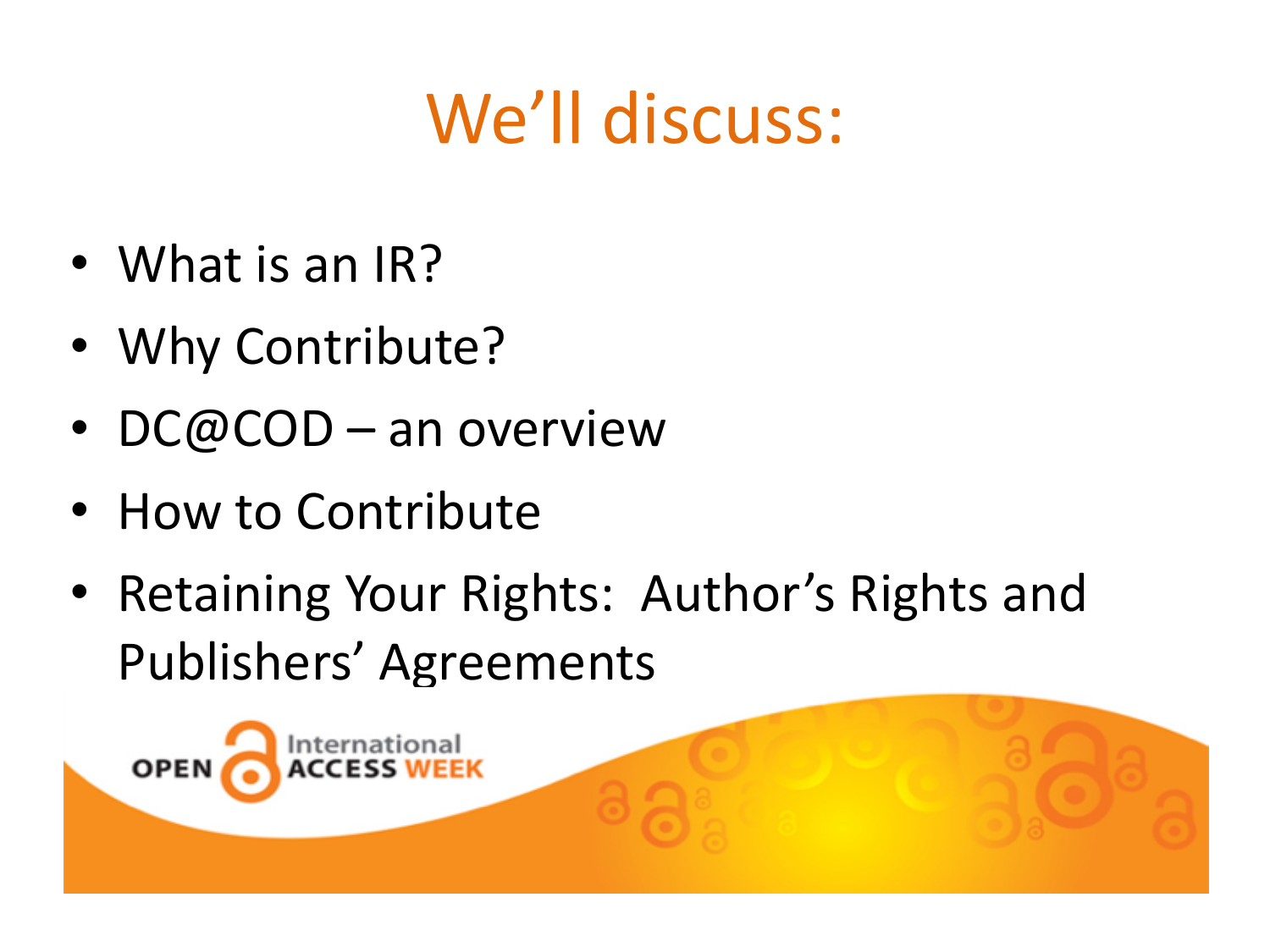### Institutional Repositories Defined

• An electronic repository containing the creative output of an institution's faculty, students and staff that is openly accessible from a device that is connected to the Internet.

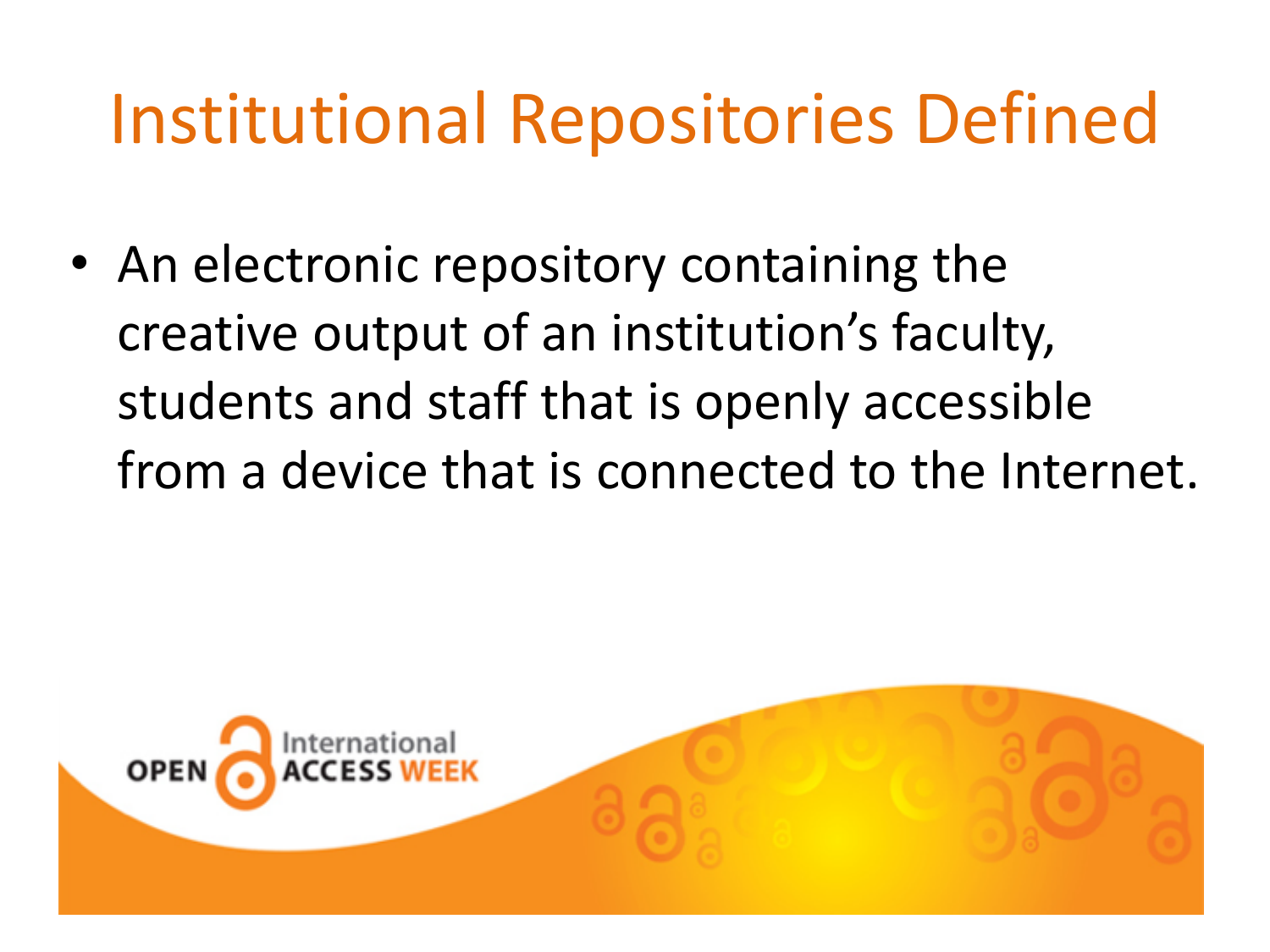### Why Submit to DigitalCommoms@COD?

- Disseminate Creative Work Widely
- Universal and Persistent Access

– Stable URLs

• Long-Term Preservation

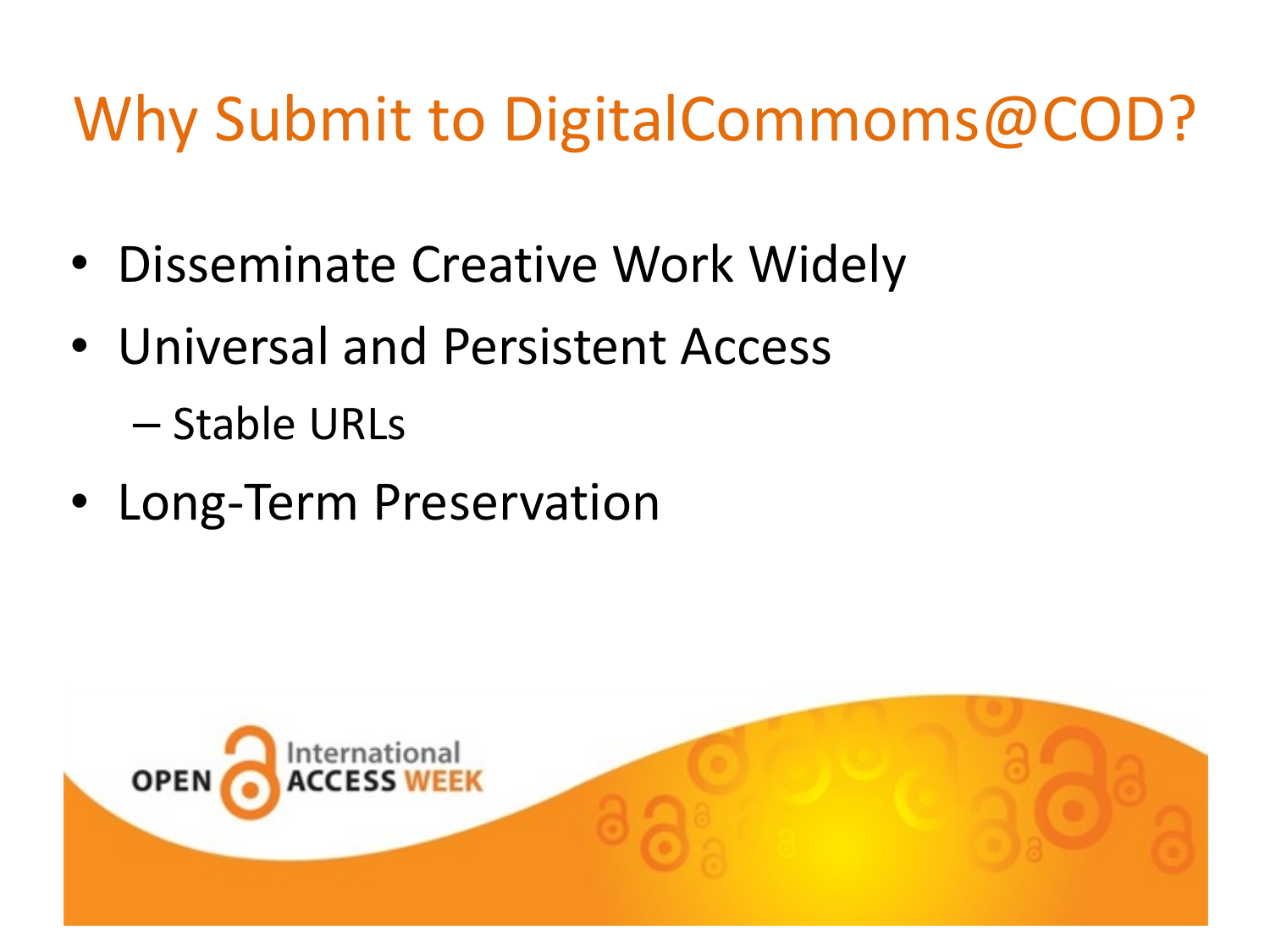## **Types of Contributions**

- Faculty/Staff Creative Work
	- Journal Articles
	- Images
	- Video & Sound Recordings

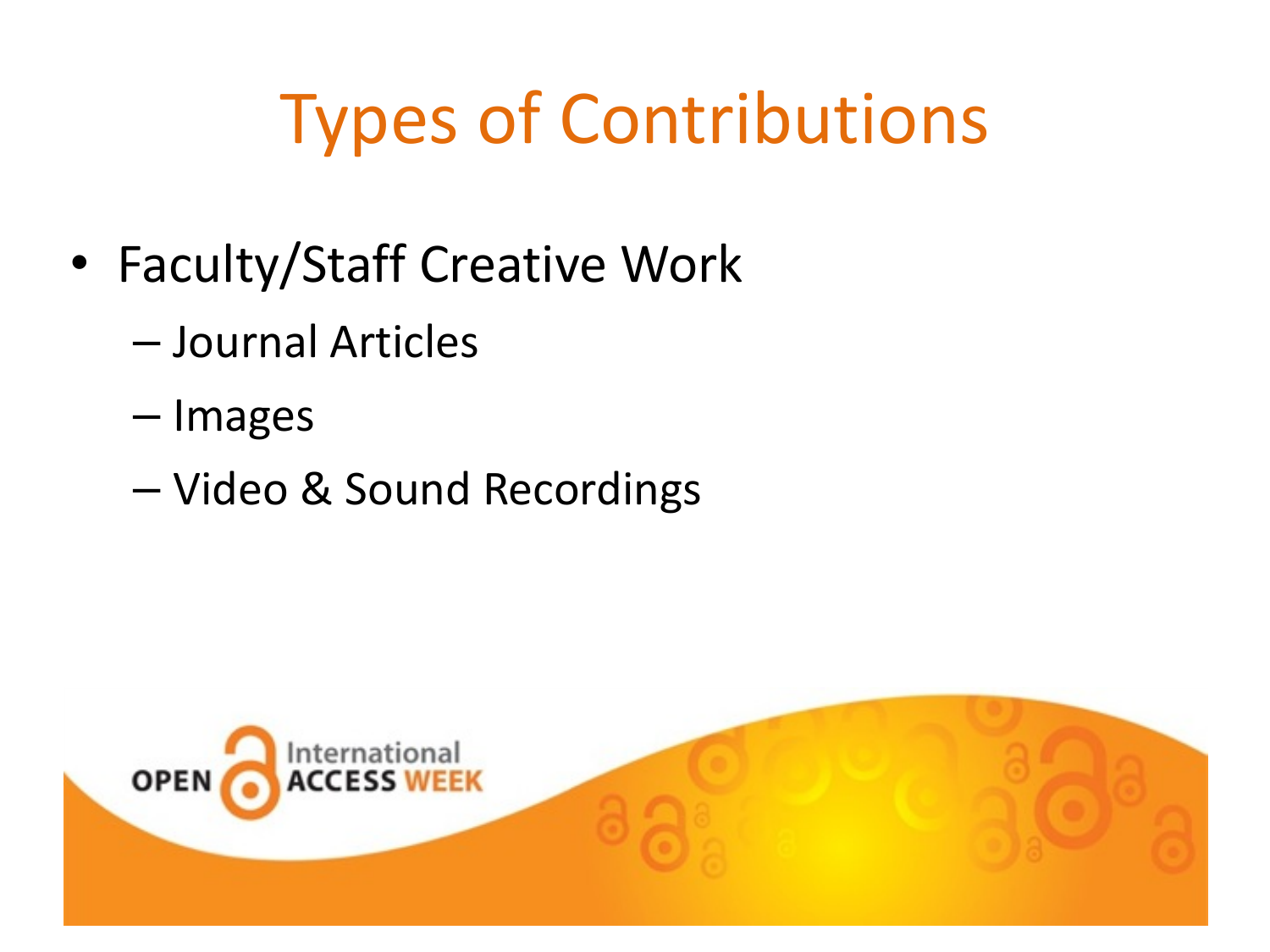## **Types of Contributions**

• Student Creative Work

– HCIR Paper Presentations

- College Publications
	- Prarie Light Review & ESSAI

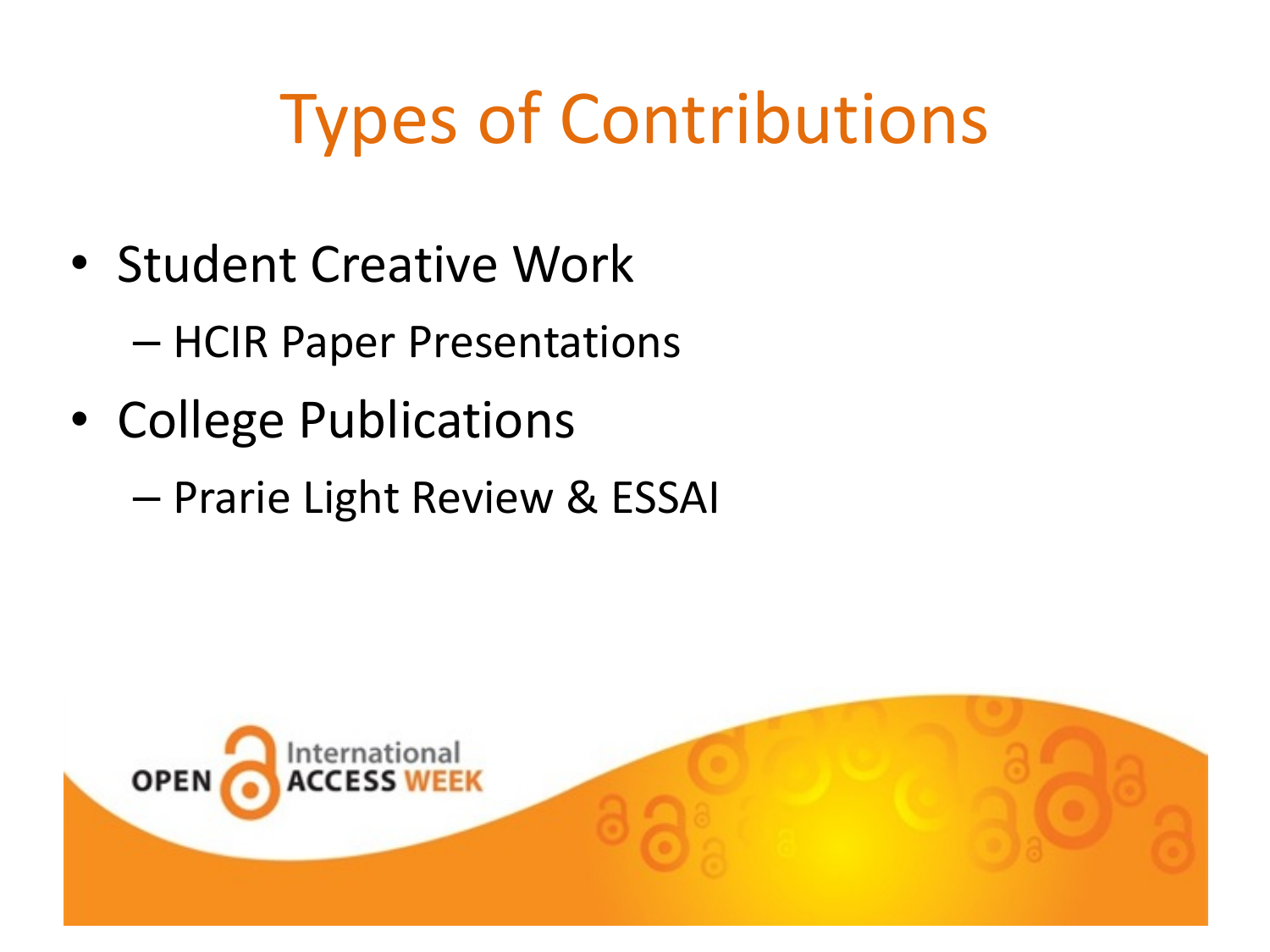## Ideas for Contributions

- **"Capstone"- type Projects** 
	- Performances
	- Art Projects
	- $-$  Research Papers
	- What else? Let's hear YOUR IDEAS!
- **Accreditation** 
	- $-$  Collect and highlight exemplar student work for accreditation purposes

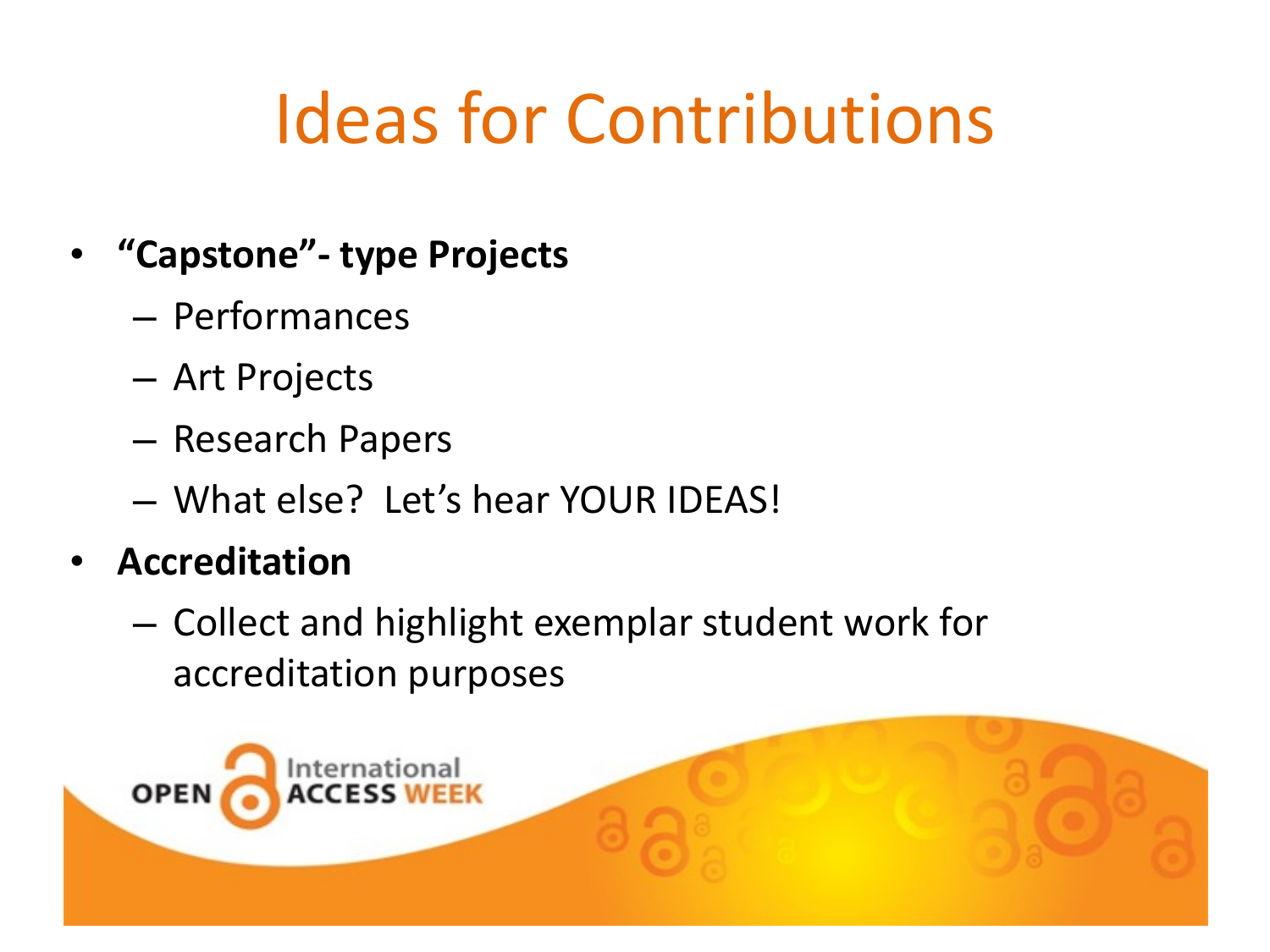### Submitting your Creative Work to DC

- Contact me Ken Orenic, orenick@cod.edu
- Sign and return to me a copy of the Licensing Agreement
- More Information for faculty http:// [codlrc.org/digitalcommons/facultyinformation](http://codlrc.org/digitalcommons/facultyinformation)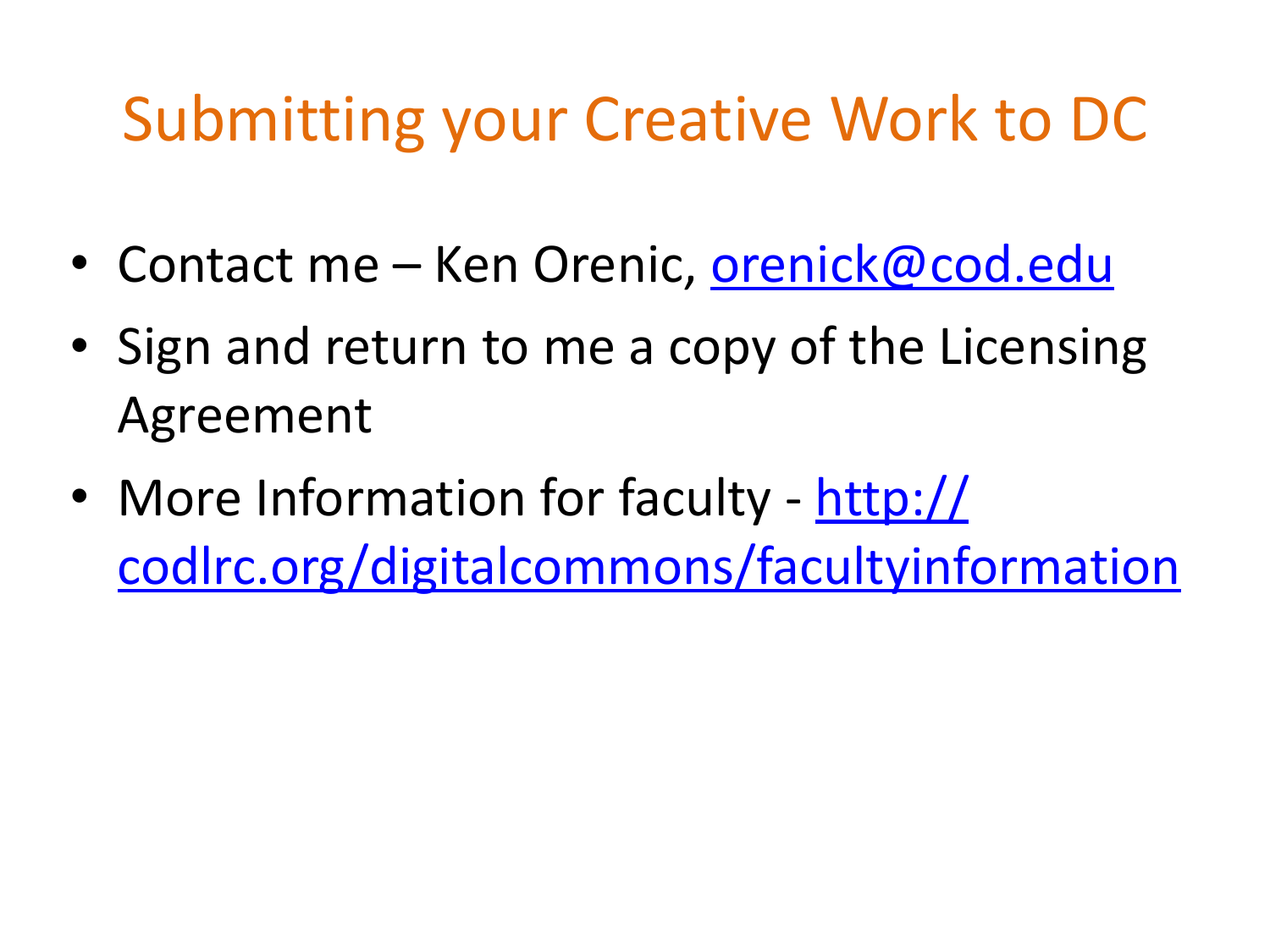### DC@COD



### DigitalCommons@C.O.D.



### Browse Research and Scholarship Follow

- Research unit, center, or department
- **SelectedWorks Gallery**
- **Excellege Publications**

DigitalCommons@C.O.D. is an open-access repository maintained by the College of DuPage Library that collects, preserves, and showcases scholarly, educational, and creative works created by the C.O.D. community. This repository facilitates global discovery of and access to C.O.D.'s intellectual output while providing a stable, long-term home for digital scholarship. All C.O.D. faculty, staff, and faculty-sponsored students are encouraged to publish works in DigitalCommons@C.O.D.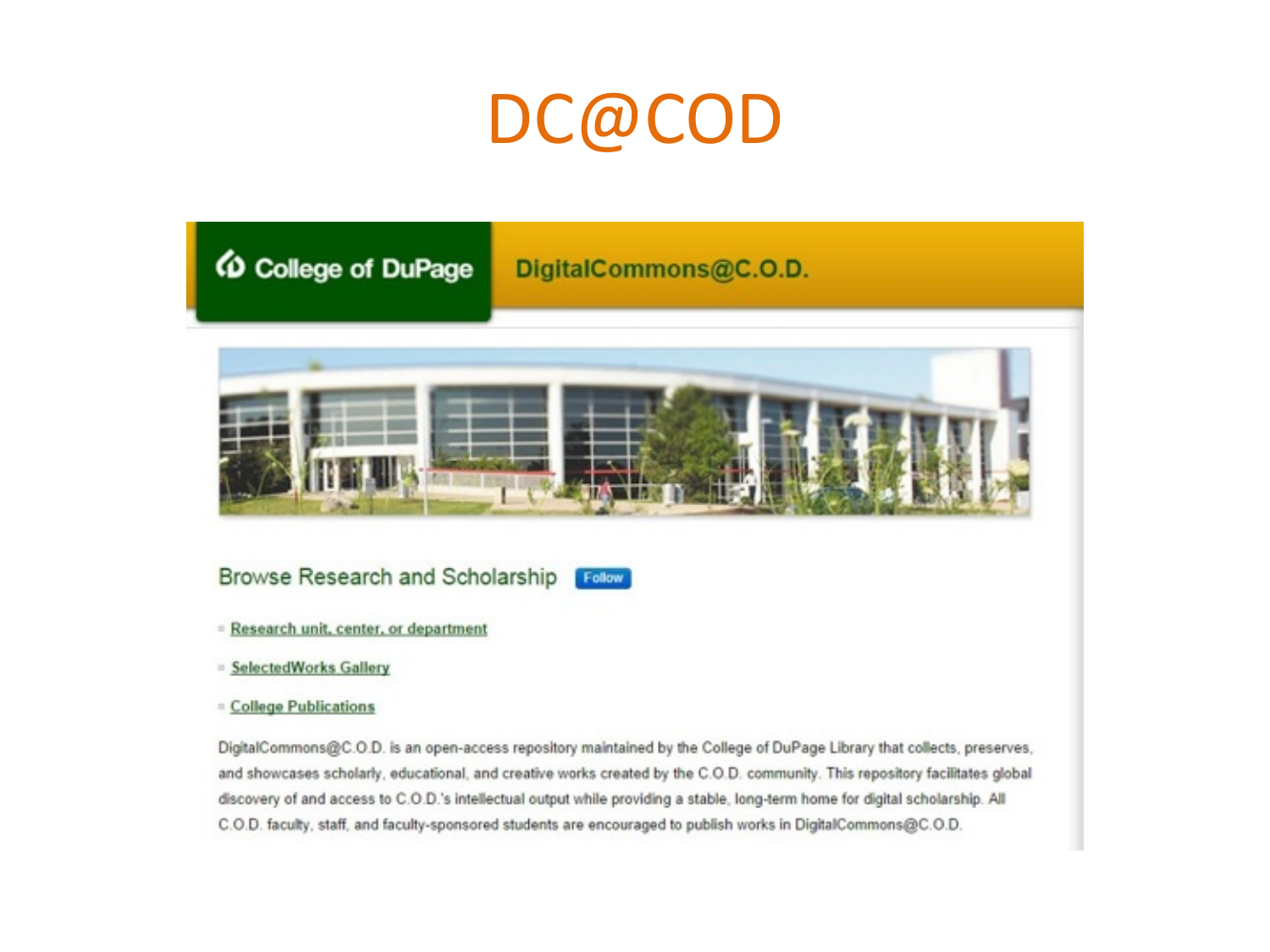## Author's Rights

• Who owns the copyright?

 $-$  The author, unless the author assigns the rights to someone else

- Assigning copyright rights *is* an issue of control – You'll need to ask for permission to distribute, reproduce, modify, publicly display your own work
- *Embrace the Gray* copyright is not an all or nothing proposition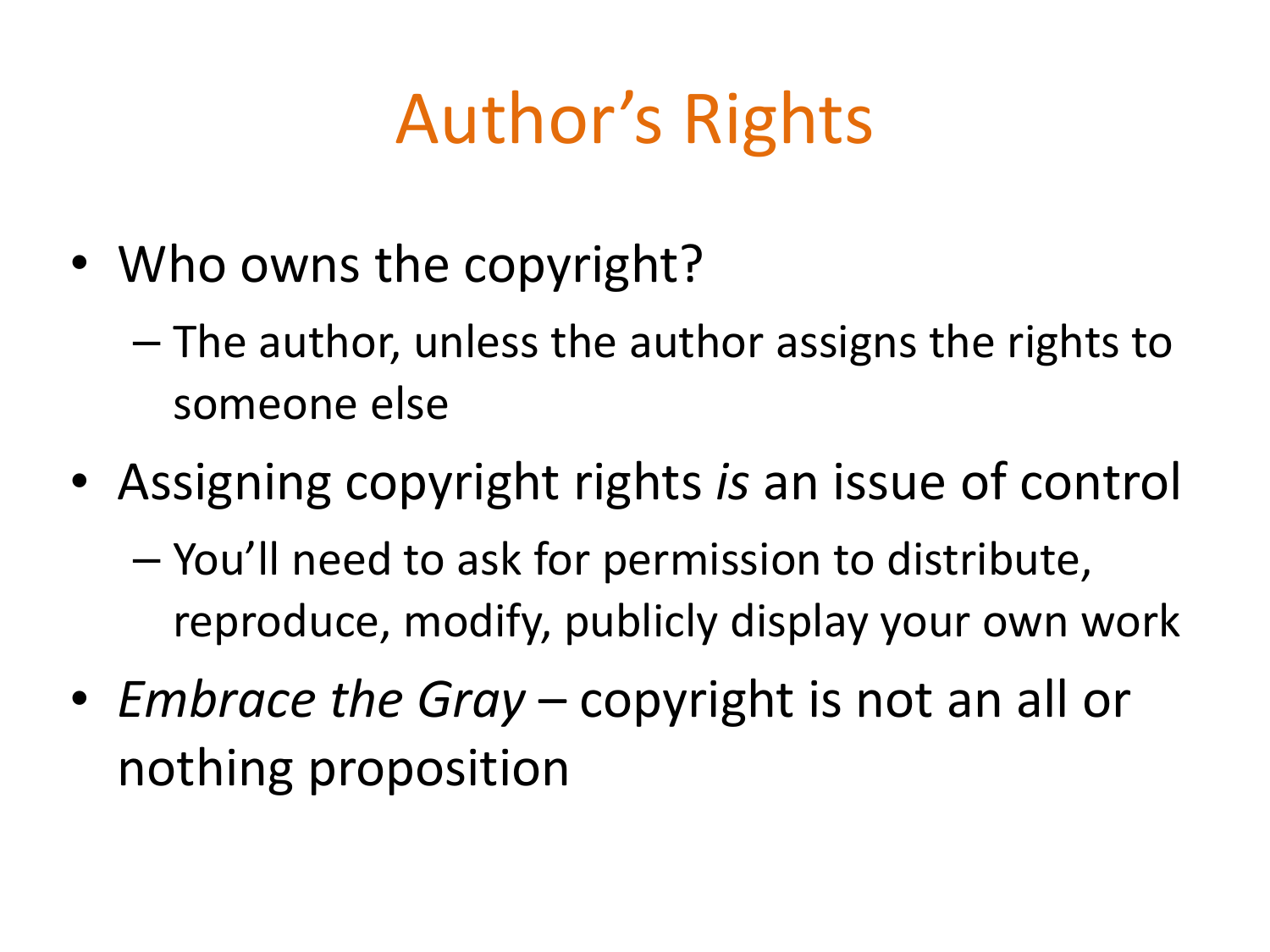### Journal Publishing Rules

• Researching Journal Publishing Rules



### Publisher copyright policies & self-archiving

### **Search**

| Journal titles or ISSNs Publisher names |                                  |  |  |  |
|-----------------------------------------|----------------------------------|--|--|--|
| Exact title Starts with Contains SISSN  |                                  |  |  |  |
|                                         | Advanced Search   Search   Reset |  |  |  |

Use this site to find a summary of permissions that are normally given as part of each publisher's copyright transfer agreement.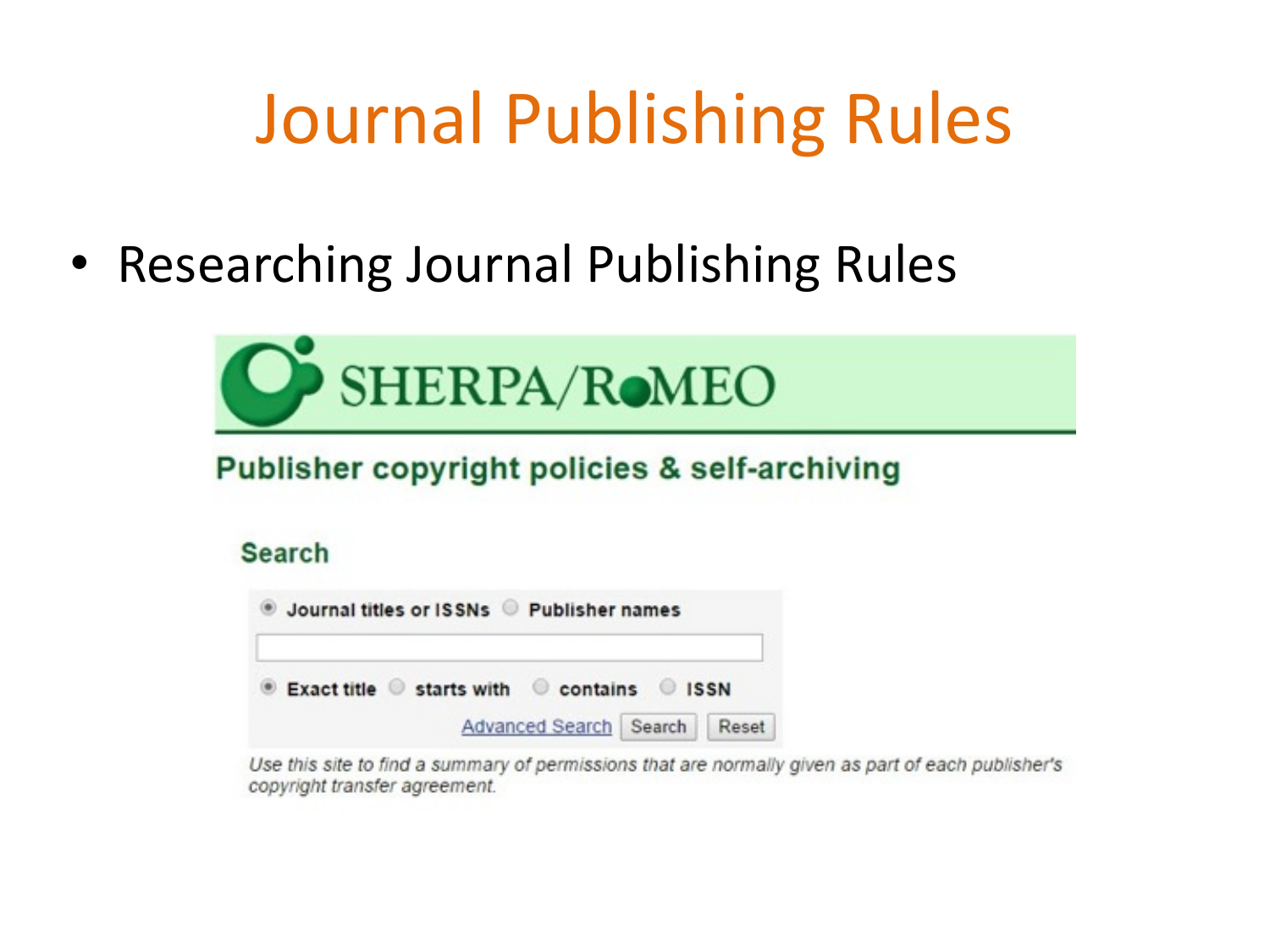## **Negotiating Rights**

- The Publishers Agreement is not set in stone
- Permission to Publish vs. Copyright Transfer

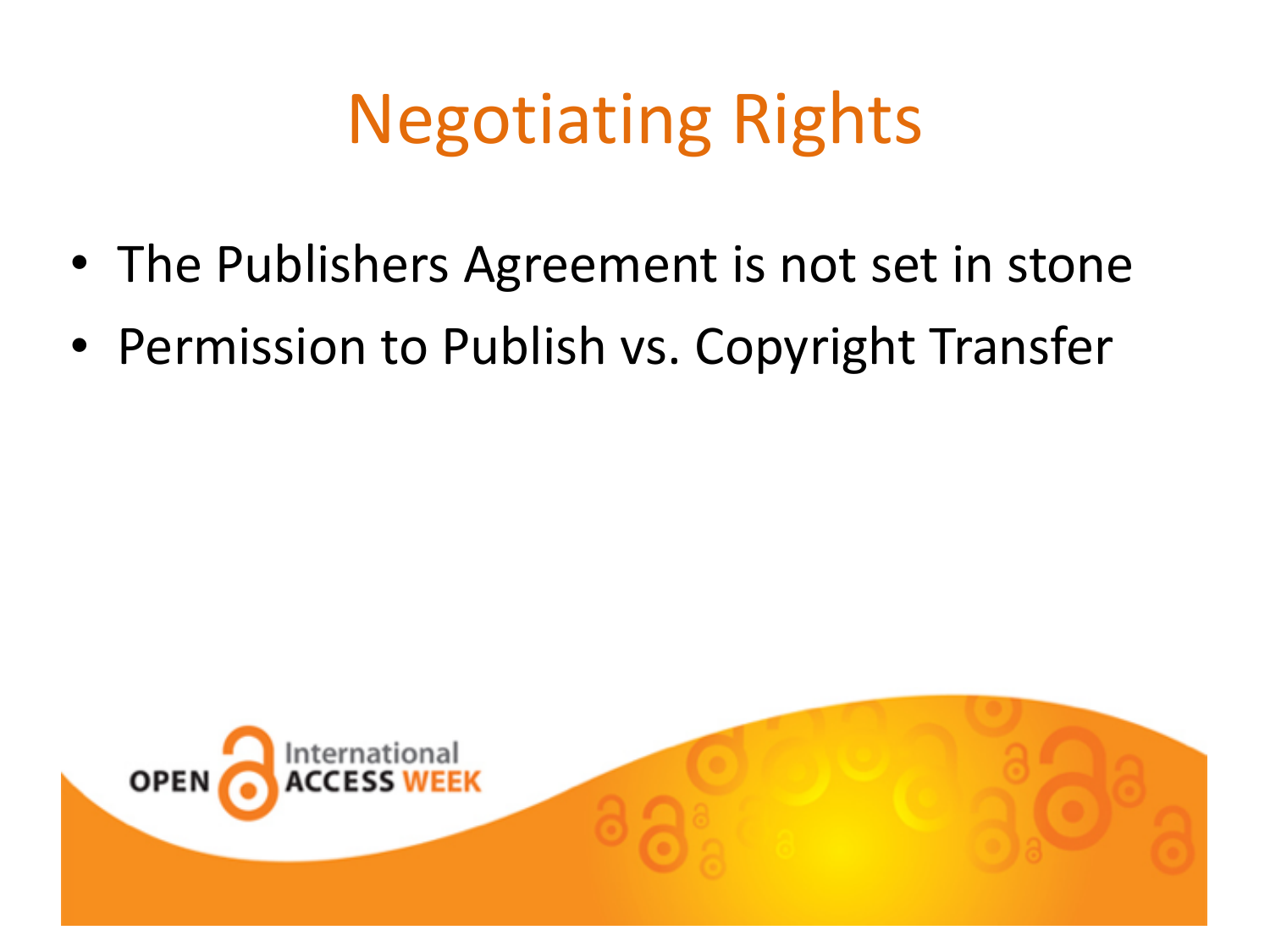### Author Addendum Defined

"An author addendum is a proposed modification to a publisher's standard copyright transfer agreement. If accepted, it would allow the author to retain key rights, especially the right to authorize OA. The purpose is to help authors who are uncomfortable negotiating contract terms with publishers or who are unfamiliar with copyright law and don't know the best terms for a modification to support OA. Because an addendum is merely a proposed contract modification, a publisher may accept or reject it." - http://oad.simmons.edu/oadwiki/ Author\_addenda -*Open Access Directory*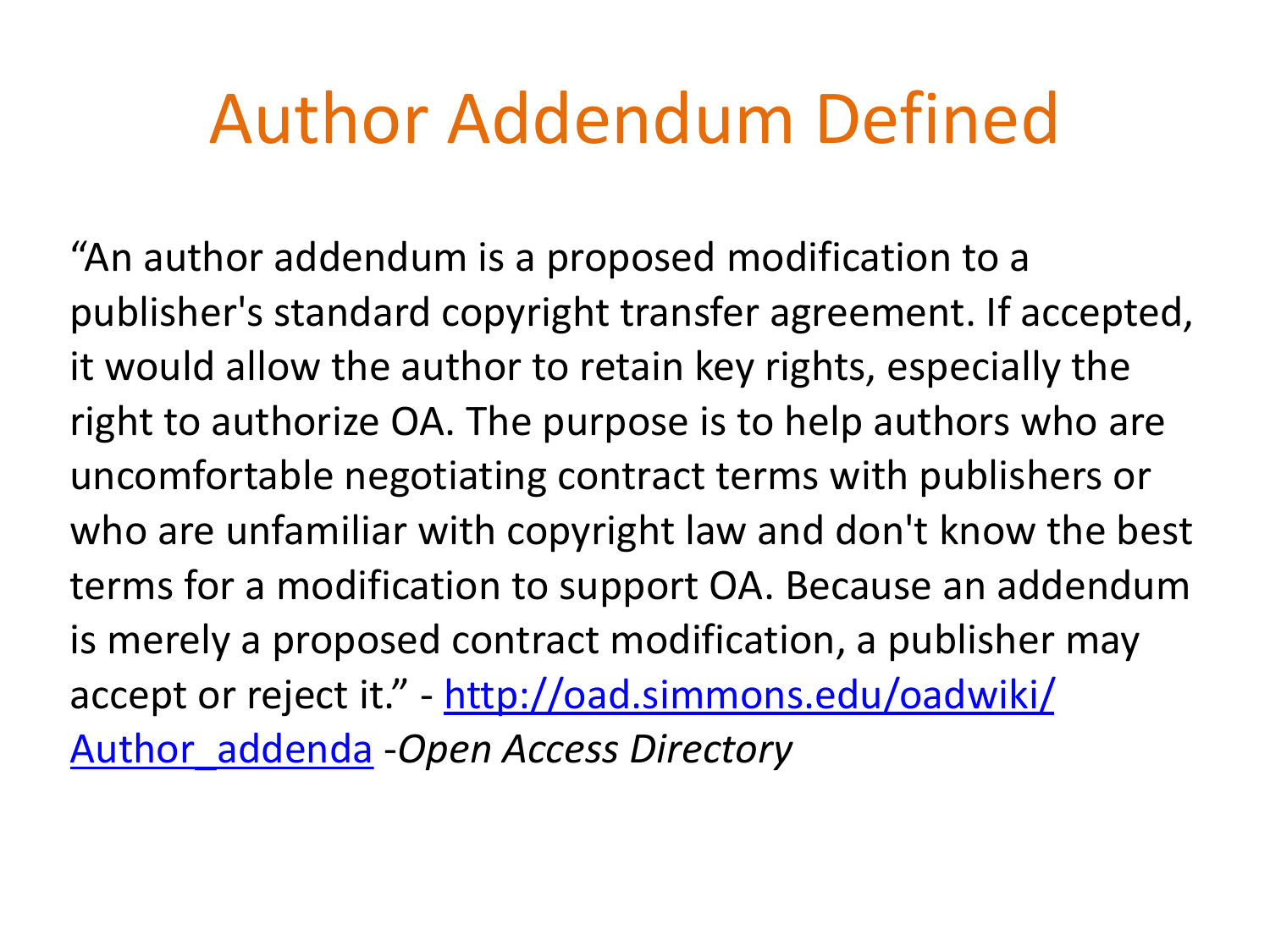### SPARC Author Addendum

- How to use the Addendum
	- 1. Complete and print out the form
	- 2. Note in a cover letter to the publisher that you're using an addendum
	- 3. Mail the Addendum, cover letter and publishing agreement to the publisher